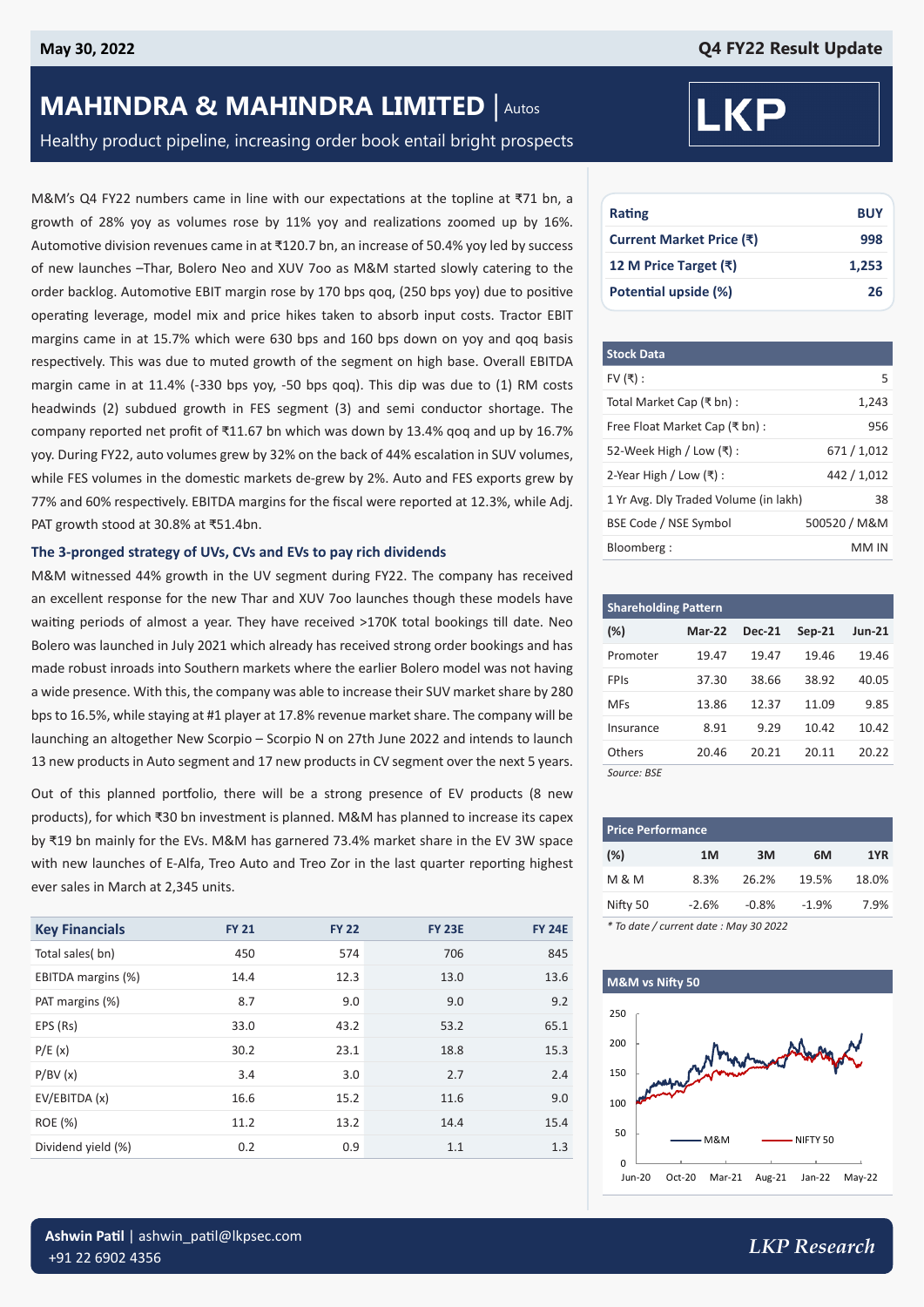M&M sold 16,862 units of E-3Ws in FY 22 and have seen a ramp-up in billings of ~12K in H2 FY22. They have also launched an EV Hyper car named Batista. M&M is looking at building partnerships with various EV players globally and build products such as XUV 700 EV and XUV 620 EV. In the automotive segment, shortage of semiconductors remained an area of concern for the company, however in Q4 this issue eased up to some extent. We expect SUVs to register 16%/12% growth in FY23E/FY24E respectively.

The company's LCV business is also performing well with 42.7% market share in Pick-up segment (2-3.5T) in FY22. The recent launch of Supro Profit Truck has strengthened offering in 0-2T 4W segment. They will be soon launching a compact Pick-up to bolster their presence in the segment. We expect 12%/13% volume growth in CVs while 15%/12% growth in 3Ws in FY23E/24E respectively.

#### **Management guides for a single digit growth this fiscal for the Tractor segment**

M&M mentioned that the tractor segment shall grow at single digit in FY 23, however they shall revise their guidance during due course of the quarter taking a view of the monsoon. We have witnessed about 2% drop in tractor volumes in FY22 on extra ordinarily high base of last year. Still M&M won market share in FY22 at 40%, higher by 180 bps over FY21. With reviving situations we expect a good bounce back in the next couple of years. M&M highlighted that tractor segment fundamentals continue to remain strong led by (1) strong crop output of both Khariff(despite delayed harvest) and a bumper Rabi output (2) strong agricultural credit growth & MSPs and (3) Expectations of normal monsoon in 2022 4). New launches in the form of Yuvo Tech + and a small horticulture based tractor named CODE 5). No off-seasonal rains in March and 6). Success of international Farm subsidiaries at the Consol level. (₹1.9 bn PAT in FY22). Also in the farm machinery segment, M&M has been seeing a robust demand for Rice Cultivators, Rice and Vegetable Transplantors and Rotavators. We therefore expect FES segment to grow at 7%/10% in FY23E/24E respectively. However, we may see upside to these estimates in cognizance with the monsoon and at the same time risk through the recent ban on food grains especially wheat.

### **Quarterly Financial Snapshot**

| YE Mar $(3 \text{ mm})$  | <b>Q4 FY22</b> | <b>Q3 FY22</b>           | % qoq    | <b>Q4 FY21</b> | % yoy     |
|--------------------------|----------------|--------------------------|----------|----------------|-----------|
| Net sales                | 1,71,240       | 1,52,388                 | 12.4%    | 1,33,382       | 28.4%     |
| Raw material costs       | 1,30,755       | 1,13,931                 | 14.8%    | 92,255         | 41.7%     |
| Employee costs           | 7,461          | 8,790                    | $-15.1%$ | 7,964          | $-6.3%$   |
| Other expenses           | 13,568         | 11,609                   | 16.9%    | 13,559         | 0.1%      |
| EBITDA                   | 19,455         | 18,058                   | 7.7%     | 19,605         | $-0.8%$   |
| <b>EBITDA margins %</b>  | 11.4%          | 11.9%                    | (50 bps) | 14.7%          | (330 bps) |
| Other income             | 2,387          | 5,233                    | $-54.4%$ | 1178           | 102.6%    |
| Depreciation             | 6,805          | 6,312                    | 7.8%     | 5899           | 15.4%     |
| Interest expenses        | 558            | 533                      | 4.8%     | 971            | $-42.5%$  |
| PBT                      | 14,479         | 16,447                   | $-12.0%$ | 13913          | 4.1%      |
| Tax                      | 2,808          | 2,916                    | $-3.7%$  | 3888           | $-27.8%$  |
| Reported PAT             | 12,919         | 13,531                   | $-4.5%$  | 1625           | 694.8%    |
| <b>Exceptional items</b> | 1,248          | $\overline{\phantom{0}}$ | N/A      | (8,399)        | N/A       |
| Adjusted PAT             | 11,672         | 13,531                   | $-13.7%$ | 10024          | 16.4%     |
| Adj EPS                  | 9.86           | 11.43                    | $-13.7%$ | 8.5            | 16.4%     |

*Source: Company, LKP Research*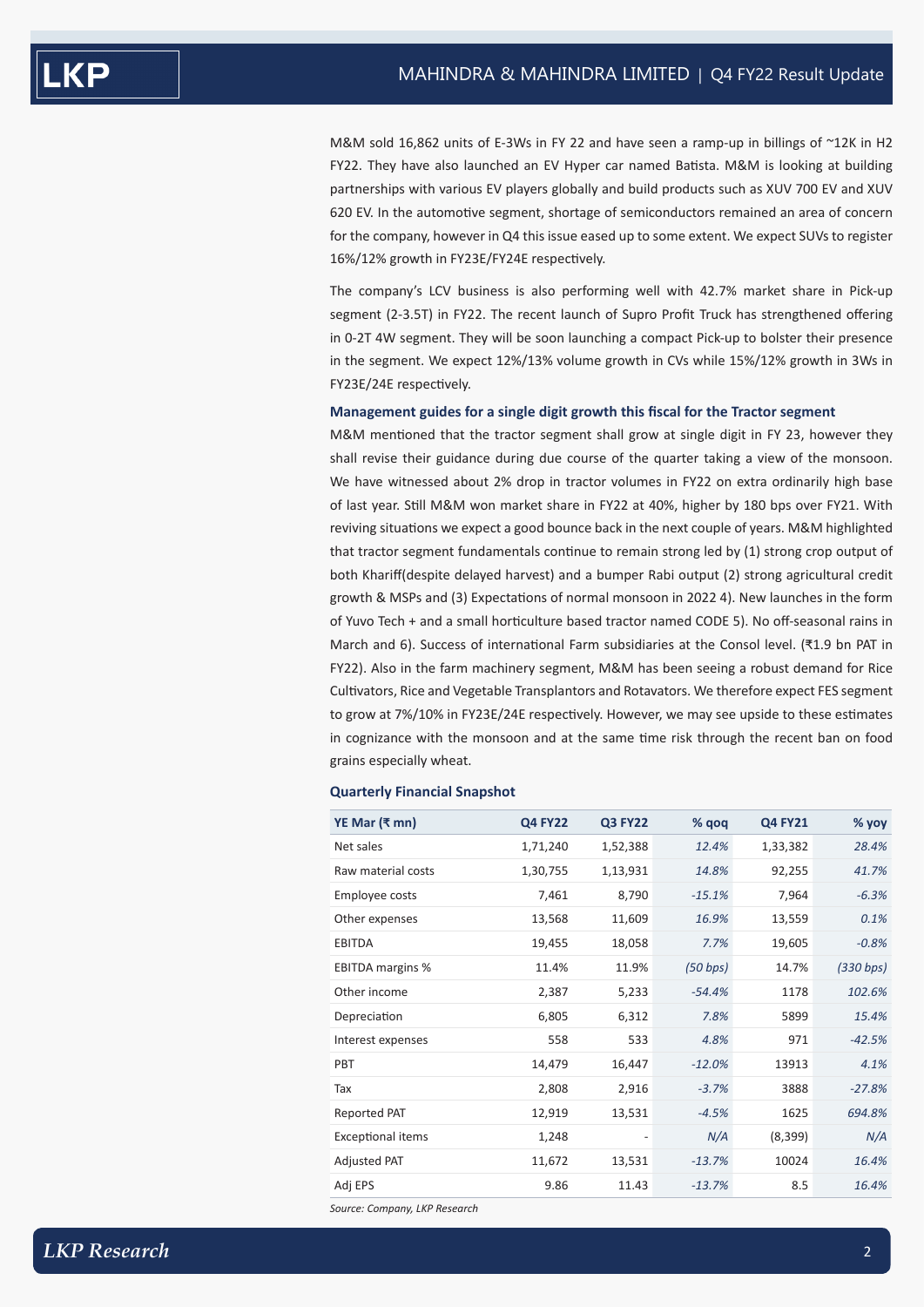## **Outlook and Valuation**

We expect a gradual month on month upward trajectory in both SUVs and tractor sales hereon as the semi conductor issue is getting sorted out. Within the Auto sector, the robust order book of Thar and XUV 7oo should assist SUV growth in coming quarters, while a whole host of new launches in the coming months should bolster growth thereon. Quick resolving of semi conductor issue shall remain the key driver for growth in the ensuing quarters as it would lead to ramp up in wholesale sales led by dispatching of the huge order book. We are cautiously optimistic about the FES segment as the food grains export ban may lead to some slowdown (seen a bit in May), while all other drivers remain in place may offset its impact. In EVs and LCVs too, with new launches the company is in a position to expand its market leadership position. Within EVs the company has entered a tie-up with Volkswagen for battery management and is in a position to increase its capex with reducing debt and increasing cash flows. M&M has over time exited its loss making businesses and have turned around several businesses which would definitely gather confidence of shareholders. The company has identified several pillars of growth, which can leverage the core strength of M&M group and accelerate the growth for the company over the medium term. We maintain BUY rating on attractive valuations; SoTP-based target price stands at ₹1,253 (₹911 core business valued at 14x FY 24E earnings + subsidiary valuation of ₹342) in line with our assumptions of margin improvement on increase in volumes and value of UV, 3Ws and LCV segments, recovery in FES, expected softening of input costs, production increase and cost reduction measures.

| <b>Particulars</b>                   | <b>Basis</b>          | <b>Subs Discount</b>     | Value per share(₹) |
|--------------------------------------|-----------------------|--------------------------|--------------------|
| M&M                                  | P/E (@14x FY 24E EPS) | $\overline{\phantom{a}}$ | 911                |
| <b>M&amp;M Financial Services</b>    | Market cap            | 25%                      | 32                 |
| Tech Mahindra                        | Market cap            | 25%                      | 250                |
| Mahindra Lifespaces                  | Market cap            | 30%                      | $\overline{4}$     |
| Mahindra CIE Automotives             | Market cap            | 30%                      | 29                 |
| Mahindra Logistics                   | Market cap            | 30%                      | 12                 |
| Mahindra Holiday & Resorts           | Market cap            | 30%                      | 8                  |
| Swaraj Engines                       | Market cap            | 30%                      | 6                  |
| <b>Subsidiaries Total SOTP value</b> |                       |                          | 342                |
| <b>Total</b>                         |                       |                          | 1253               |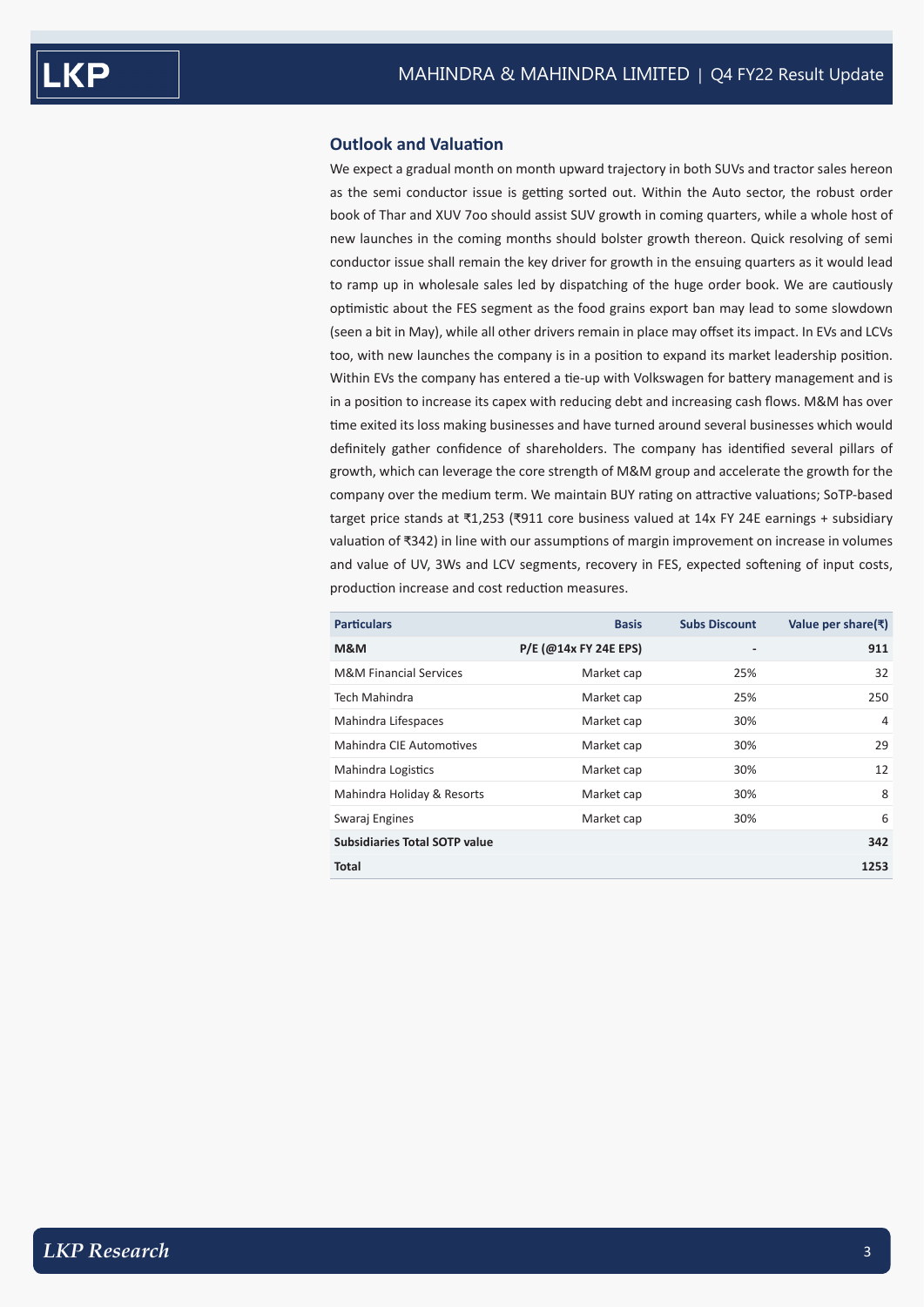## **Income Statement**

| (₹ mn)                   | <b>FY 21</b> | <b>FY 22</b> | <b>FY 23E</b> | <b>FY 24F</b> |
|--------------------------|--------------|--------------|---------------|---------------|
| <b>Total Revenues</b>    | 4,50,410     | 5,74,459     | 7,05,729      | 8,44,640      |
| <b>Raw Material Cost</b> | 3,16,130     | 4,23,416     | 5,11,653      | 6,03,917      |
| <b>Employee Cost</b>     | 28,588       | 33,060       | 38,815        | 48,144        |
| Other Exp                | 40,631       | 47,562       | 63,516        | 77,707        |
| <b>EBITDA</b>            | 65,061       | 70,423       | 91,745        | 1,14,871      |
| <b>EBITDA Margin(%)</b>  | 14.4         | 12.3         | 13.0          | 13.6          |
| Other Income             | 12,213       | 20,759       | 22,000        | 23,000        |
| Depreciation             | 22,330       | 24,511       | 28,360        | 33,853        |
| Interest                 | 3709         | 2230         | 2600          | 2800          |
| <b>PBT</b>               | 51,235       | 64,441       | 82,785        | 1,01,218      |
| PBT Margin(%)            | 11.4         | 11.2         | 11.7          | 12.0          |
| Tax                      | 11,916       | 13,002       | 19,454        | 23,786        |
| Adj PAT                  | 39,319       | 51,439       | 63,331        | 77,432        |
| Adj PAT Margins (%)      | 8.7          | 9.0          | 9.0           | 9.2           |
| <b>Exceptional items</b> | $-36633$     | $-2087$      | $\Omega$      | $\Omega$      |
| <b>Reported PAT</b>      | 2,687        | 49,352       | 63,331        | 77,432        |
| Rep. PAT Margins (%)     | 0.6          | 8.6          | 9.0           | 9.2           |

# **Key Ratios**

| <b>YE Mar</b>                   | <b>FY 21</b> | <b>FY 22</b> | <b>FY 23E</b> | <b>FY 24E</b> |
|---------------------------------|--------------|--------------|---------------|---------------|
| Per Share Data (₹)              |              |              |               |               |
| Adj. EPS                        | 33.0         | 43.2         | 53.2          | 65.1          |
| <b>CEPS</b>                     | 21.0         | 62.1         | 77.1          | 93.5          |
| <b>BVPS</b>                     | 293.7        | 327.4        | 370.0         | 422.1         |
| <b>DPS</b>                      | 2.5          | 9.2          | 10.6          | 13.0          |
| Growth Ratios(%)                |              |              |               |               |
| Total revenues                  | $-1.0$       | 27.5         | 22.9          | 19.7          |
| <b>EBITDA</b>                   | 12.2         | 8.2          | 30.3          | 25.2          |
| PAT                             | 17.6         | 30.8         | 23.1          | 22.3          |
| <b>EPS Growth</b>               | 17.6         | 30.8         | 23.1          | 22.3          |
| <b>Valuation Ratios (X)</b>     |              |              |               |               |
| PE                              | 30.2         | 23.1         | 18.8          | 15.3          |
| P/CEPS                          | 47.5         | 16.1         | 13.0          | 10.7          |
| P/BV                            | 3.4          | 3.0          | 2.7           | 2.4           |
| EV/Sales                        | 2.4          | 1.9          | 1.5           | 1.2           |
| EV/EBITDA                       | 16.6         | 15.2         | 11.6          | 9.0           |
| <b>Operating Ratios (Days)</b>  |              |              |               |               |
| Inventory days                  | 55.2         | 50.7         | 48.0          | 46.0          |
| Recievable Days                 | 21.1         | 16.6         | 18.0          | 20.0          |
| Payables day                    | 100.6        | 101.4        | 103.0         | 105.0         |
| Net Debt/Equity (x)             | 0.20         | 0.15         | 0.12          | 0.10          |
| <b>Profitability Ratios (%)</b> |              |              |               |               |
| <b>ROE</b>                      | 11.2         | 13.2         | 14.4          | 15.4          |
| Dividend payout                 | 7.5          | 21.2         | 20.0          | 20.0          |
| Dividend yield                  | 0.2          | 0.9          | 1.1           | 1.3           |

## **Balance Sheet**

| <b>Equity and Liabilities</b><br><b>Equity Share Capital</b><br>5,974<br>5,983<br>5,983<br>5,983<br>Reserves & Surplus<br>4,34,290<br>4,96,236<br>3,43,536<br>3,83,626<br><b>Total Networth</b><br>3,49,510<br>4,40,273<br>5,02,219<br>3,89,609<br>Total debt<br>89,753<br>76,482<br>69,482<br>73,482<br>Deferred tax liabilities<br>14,497<br>17,008<br>17,008<br>17,008<br><b>Current liabilities &amp; Provisions</b><br>1,61,885<br>1,88,203<br>2,01,652<br>2,28,997<br><b>Total Liabilities</b><br>6,15,644<br>6,71,302<br>7,32,415<br>8,17,706<br><b>Assets</b><br>Fixed assets<br>1,81,368<br>1,95,668<br>2,29,308<br>2,60,455<br>Non current Investments<br>1,72,918<br>1,72,078<br>1,77,078<br>1,87,078<br>53,226<br>44,380<br>44,380<br>44,380<br>Other non current assets<br>2,81,650<br>3,25,794<br><b>Current Assets</b><br>2,08,133<br>2,59,177<br>Cash and bank(i)<br>10,736<br>8,675<br>7,172<br>26,577<br>Bank deposits other than(i)<br>55,277<br>29,333<br>29,333<br>29,333<br>47,830<br>58,829<br>67,286<br>76,110<br>Inventories<br>46,282<br><b>Sundry Debtors</b><br>22,028<br>30,351<br>34,803<br>Loan, Advances & others<br>2,845<br>18,455<br>18,455<br>18,455<br>1,26,755<br>1,44,370<br>1,50,370<br>1,58,370<br>Other current assets<br><b>Total Assets</b><br>6,15,644<br>6,71,302<br>7,32,415<br>8,17,706 | (₹ mn) | <b>FY 21</b> | <b>FY 22</b> | <b>FY 23E</b> | <b>FY 24E</b> |
|-----------------------------------------------------------------------------------------------------------------------------------------------------------------------------------------------------------------------------------------------------------------------------------------------------------------------------------------------------------------------------------------------------------------------------------------------------------------------------------------------------------------------------------------------------------------------------------------------------------------------------------------------------------------------------------------------------------------------------------------------------------------------------------------------------------------------------------------------------------------------------------------------------------------------------------------------------------------------------------------------------------------------------------------------------------------------------------------------------------------------------------------------------------------------------------------------------------------------------------------------------------------------------------------------------------------------------------------|--------|--------------|--------------|---------------|---------------|
|                                                                                                                                                                                                                                                                                                                                                                                                                                                                                                                                                                                                                                                                                                                                                                                                                                                                                                                                                                                                                                                                                                                                                                                                                                                                                                                                         |        |              |              |               |               |
|                                                                                                                                                                                                                                                                                                                                                                                                                                                                                                                                                                                                                                                                                                                                                                                                                                                                                                                                                                                                                                                                                                                                                                                                                                                                                                                                         |        |              |              |               |               |
|                                                                                                                                                                                                                                                                                                                                                                                                                                                                                                                                                                                                                                                                                                                                                                                                                                                                                                                                                                                                                                                                                                                                                                                                                                                                                                                                         |        |              |              |               |               |
|                                                                                                                                                                                                                                                                                                                                                                                                                                                                                                                                                                                                                                                                                                                                                                                                                                                                                                                                                                                                                                                                                                                                                                                                                                                                                                                                         |        |              |              |               |               |
|                                                                                                                                                                                                                                                                                                                                                                                                                                                                                                                                                                                                                                                                                                                                                                                                                                                                                                                                                                                                                                                                                                                                                                                                                                                                                                                                         |        |              |              |               |               |
|                                                                                                                                                                                                                                                                                                                                                                                                                                                                                                                                                                                                                                                                                                                                                                                                                                                                                                                                                                                                                                                                                                                                                                                                                                                                                                                                         |        |              |              |               |               |
|                                                                                                                                                                                                                                                                                                                                                                                                                                                                                                                                                                                                                                                                                                                                                                                                                                                                                                                                                                                                                                                                                                                                                                                                                                                                                                                                         |        |              |              |               |               |
|                                                                                                                                                                                                                                                                                                                                                                                                                                                                                                                                                                                                                                                                                                                                                                                                                                                                                                                                                                                                                                                                                                                                                                                                                                                                                                                                         |        |              |              |               |               |
|                                                                                                                                                                                                                                                                                                                                                                                                                                                                                                                                                                                                                                                                                                                                                                                                                                                                                                                                                                                                                                                                                                                                                                                                                                                                                                                                         |        |              |              |               |               |
|                                                                                                                                                                                                                                                                                                                                                                                                                                                                                                                                                                                                                                                                                                                                                                                                                                                                                                                                                                                                                                                                                                                                                                                                                                                                                                                                         |        |              |              |               |               |
|                                                                                                                                                                                                                                                                                                                                                                                                                                                                                                                                                                                                                                                                                                                                                                                                                                                                                                                                                                                                                                                                                                                                                                                                                                                                                                                                         |        |              |              |               |               |
|                                                                                                                                                                                                                                                                                                                                                                                                                                                                                                                                                                                                                                                                                                                                                                                                                                                                                                                                                                                                                                                                                                                                                                                                                                                                                                                                         |        |              |              |               |               |
|                                                                                                                                                                                                                                                                                                                                                                                                                                                                                                                                                                                                                                                                                                                                                                                                                                                                                                                                                                                                                                                                                                                                                                                                                                                                                                                                         |        |              |              |               |               |
|                                                                                                                                                                                                                                                                                                                                                                                                                                                                                                                                                                                                                                                                                                                                                                                                                                                                                                                                                                                                                                                                                                                                                                                                                                                                                                                                         |        |              |              |               |               |
|                                                                                                                                                                                                                                                                                                                                                                                                                                                                                                                                                                                                                                                                                                                                                                                                                                                                                                                                                                                                                                                                                                                                                                                                                                                                                                                                         |        |              |              |               |               |
|                                                                                                                                                                                                                                                                                                                                                                                                                                                                                                                                                                                                                                                                                                                                                                                                                                                                                                                                                                                                                                                                                                                                                                                                                                                                                                                                         |        |              |              |               |               |
|                                                                                                                                                                                                                                                                                                                                                                                                                                                                                                                                                                                                                                                                                                                                                                                                                                                                                                                                                                                                                                                                                                                                                                                                                                                                                                                                         |        |              |              |               |               |
|                                                                                                                                                                                                                                                                                                                                                                                                                                                                                                                                                                                                                                                                                                                                                                                                                                                                                                                                                                                                                                                                                                                                                                                                                                                                                                                                         |        |              |              |               |               |
|                                                                                                                                                                                                                                                                                                                                                                                                                                                                                                                                                                                                                                                                                                                                                                                                                                                                                                                                                                                                                                                                                                                                                                                                                                                                                                                                         |        |              |              |               |               |
|                                                                                                                                                                                                                                                                                                                                                                                                                                                                                                                                                                                                                                                                                                                                                                                                                                                                                                                                                                                                                                                                                                                                                                                                                                                                                                                                         |        |              |              |               |               |

# **Cash Flow**

| (₹ mn)                          | <b>FY 21</b> | <b>FY 22</b> | <b>FY 23E</b> | <b>FY 24E</b> |
|---------------------------------|--------------|--------------|---------------|---------------|
| PBT                             | 53,907       | 64,441       | 82,785        | 1,01,218      |
| Depreciation                    | 23,699       | 24,511       | 28,360        | 33,853        |
| Interest                        | 3,963        | 2,230        | 2,600         | 2,800         |
| Chng in working capital         | 35,866       | 4,967        | 2,540         | 9,043         |
| Tax paid                        | $-11,381$    | $-5,981$     | $-19,454$     | $-23,786$     |
| Other operating activities      | $-10,119$    | $-19,232$    | 0             | 0             |
| Cash flow from operations (a)   | 95,936       | 70,937       | 96,830        | 1,23,127      |
| Capital expenditure             | $-33,113$    | $-31,859$    | $-62,000$     | $-65,000$     |
| Chng in investments             | $-68,211$    | $-37,699$    | $-11,000$     | $-18,000$     |
| Other investing activities      | -44,036      | 25,970       | 0             | 0             |
| Cash flow from investing (b)    | $-1,45,359$  | $-43,589$    | $-73,000$     | $-83,000$     |
| Free cash flow (a+b)            | $-49,424$    | 27,348       | 23,830        | 40,127        |
| Inc/dec in borrowings           | 42,115       | $-13,168$    | $-5,000$      | $-6,000$      |
| Dividend paid (incl. tax)       | $-2,936$     | $-10,891$    | $-12,666$     | $-15,486$     |
| Other financing activities      | 0            | 0            | $\mathbf 0$   | 0             |
| Cash flow from financing (c)    | 35,142       | $-28,852$    | $-20,266$     | $-24,286$     |
| Net chng in cash (a+b+c)        | $-14,282$    | $-1,504$     | 3,564         | 15,841        |
| Closing cash & cash equivalents | 8,675        | 7,172        | 10,736        | 26,577        |